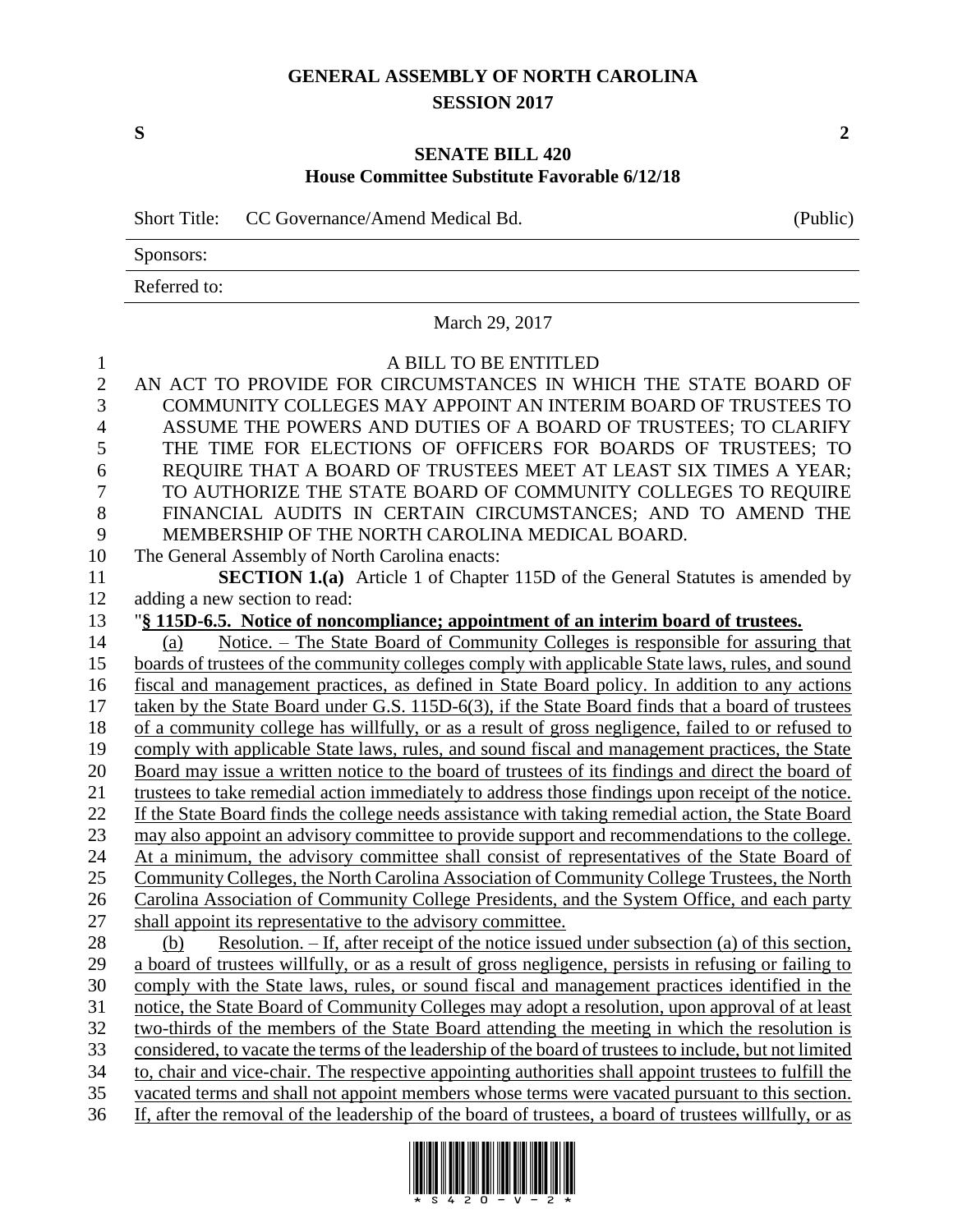## **General Assembly Of North Carolina Session 2017**

| $\mathbf{1}$     | a result of gross negligence, persists in refusing or failing to comply with the State laws, rules,   |  |  |  |  |
|------------------|-------------------------------------------------------------------------------------------------------|--|--|--|--|
| $\overline{2}$   | or sound fiscal and management practices identified in the notice, the State Board of Community       |  |  |  |  |
| 3                | Colleges may adopt a resolution, upon approval of at least two-thirds of the members of the State     |  |  |  |  |
| $\overline{4}$   | Board attending the meeting in which the resolution is considered to vacate the terms of the full     |  |  |  |  |
| 5                | board of trustees. Prior to adopting either resolution, the State Board shall consult with the        |  |  |  |  |
| $\boldsymbol{6}$ | appointing authorities of the board of trustees and representatives of the North Carolina             |  |  |  |  |
| $\boldsymbol{7}$ | Association of Community College Trustees and the North Carolina Association of Community             |  |  |  |  |
| $8\,$            | College Presidents regarding the proposed resolution. The State Board shall only exercise this        |  |  |  |  |
| 9                | authority as an extraordinary remedy utilized in the most extreme circumstances and after all of      |  |  |  |  |
| 10               | the following remediation actions have been taken without correction of the identified problems:      |  |  |  |  |
| 11               | The State Board has clearly delineated the failures to comply with applicable<br>(1)                  |  |  |  |  |
| 12               | State laws, rules, or sound fiscal and management practices.                                          |  |  |  |  |
| 13               | The advisory committee appointed consistent with subsection (a) of this<br>(2)                        |  |  |  |  |
| 14               | section has met with the President of the college and the local board of trustees                     |  |  |  |  |
| 15               | to discuss the problems in question and to assist the community college in                            |  |  |  |  |
| 16               | question to resolve them.                                                                             |  |  |  |  |
| 17               | The State Board has vacated the terms of the leadership of the board of<br>(3)                        |  |  |  |  |
| 18               | trustees, but the identified problems continue to persist.                                            |  |  |  |  |
| 19               | The State Board has issued a final warning providing the college with a<br>(4)                        |  |  |  |  |
| 20               | deadline to resolve the identified problems.                                                          |  |  |  |  |
| 21               | Interim Board Assumption of Powers and Duties. - The adoption of the resolution to<br>(c)             |  |  |  |  |
| 22               | remove the full board under this section shall have the effect of vacating the terms of all of the    |  |  |  |  |
| 23               | members serving on the board of trustees. Notwithstanding G.S. 115D-12, the State Board of            |  |  |  |  |
| 24               | Community Colleges shall appoint an interim five-member board of trustees for a period not to         |  |  |  |  |
| 25               | exceed 12 months with input from the advisory committee listed in subsection (a) of this section.     |  |  |  |  |
| 26               | To preserve local autonomy, the appointing authorities of the local administrative area of the        |  |  |  |  |
| 27               | community college under G.S. 115D-12 shall make recommendations to the State Board on the             |  |  |  |  |
| 28               | appointment of the members to the interim board of trustees. All appointees to the interim board      |  |  |  |  |
| 29               | of trustees shall be residents of the administrative area of the insititution for which they are      |  |  |  |  |
| 30               | selected or of counties contiguous thereto with the exception of members provided for in              |  |  |  |  |
| 31               | subsection (a) of G.S. 115D-12, Group Four. At the end of the period of service of the interim        |  |  |  |  |
| 32               | board of trustees, a board of trustees for the community college shall be appointed in accordance     |  |  |  |  |
| 33               | with G.S. 115D-12. Initial terms of members of the new board of trustees shall be staggered to        |  |  |  |  |
| 34               | align with the remainder of the vacated terms of the members of the board of trustees.                |  |  |  |  |
| 35               | Notice to the General Assembly. – Within 60 days of the adoption of the resolution<br>(d)             |  |  |  |  |
| 36               | to remove the full board under this section, the State Board shall report to the General Assembly     |  |  |  |  |
| 37               | in accordance with G.S. 120-29.5 on the adoption of the resolution, the interim board of trustees     |  |  |  |  |
| 38               | appointed by the State Board, and any legislative recommendations necessary in regard to the          |  |  |  |  |
| 39               | future governance of the community college.                                                           |  |  |  |  |
| 40               | State Board Policy. - The State Board of Community Colleges shall adopt any<br>(e)                    |  |  |  |  |
| 41               | policies necessary to implement the provisions of this section."                                      |  |  |  |  |
| 42               | SECTION 1.(b) G.S. 115D-18 reads as rewritten:                                                        |  |  |  |  |
| 43               | "§ 115D-18. Organization of boards; meetings.                                                         |  |  |  |  |
| 44               | At the first meeting after its selection, held on or after July 1, each board of trustees shall elect |  |  |  |  |
| 45               | from its membership a chairman, chair, who shall preside at all board meetings, and a                 |  |  |  |  |
| 46               | vice-chairman, vice-chair, who shall preside in the absence of the chairman-chair. The trustees       |  |  |  |  |
| 47               | shall also elect a secretary, who may be a trustee, to keep the minutes of all board meetings. All    |  |  |  |  |
| 48               | three officers of the board shall be elected for a period of one year but shall be eligible for       |  |  |  |  |
| 49               | reelection by the board.                                                                              |  |  |  |  |
| 50               | Each board of trustees shall meet as often as may be necessary for the conduct of the business        |  |  |  |  |
| 51               | of the institution but shall meet at least once every three months six times a year. Meetings may     |  |  |  |  |